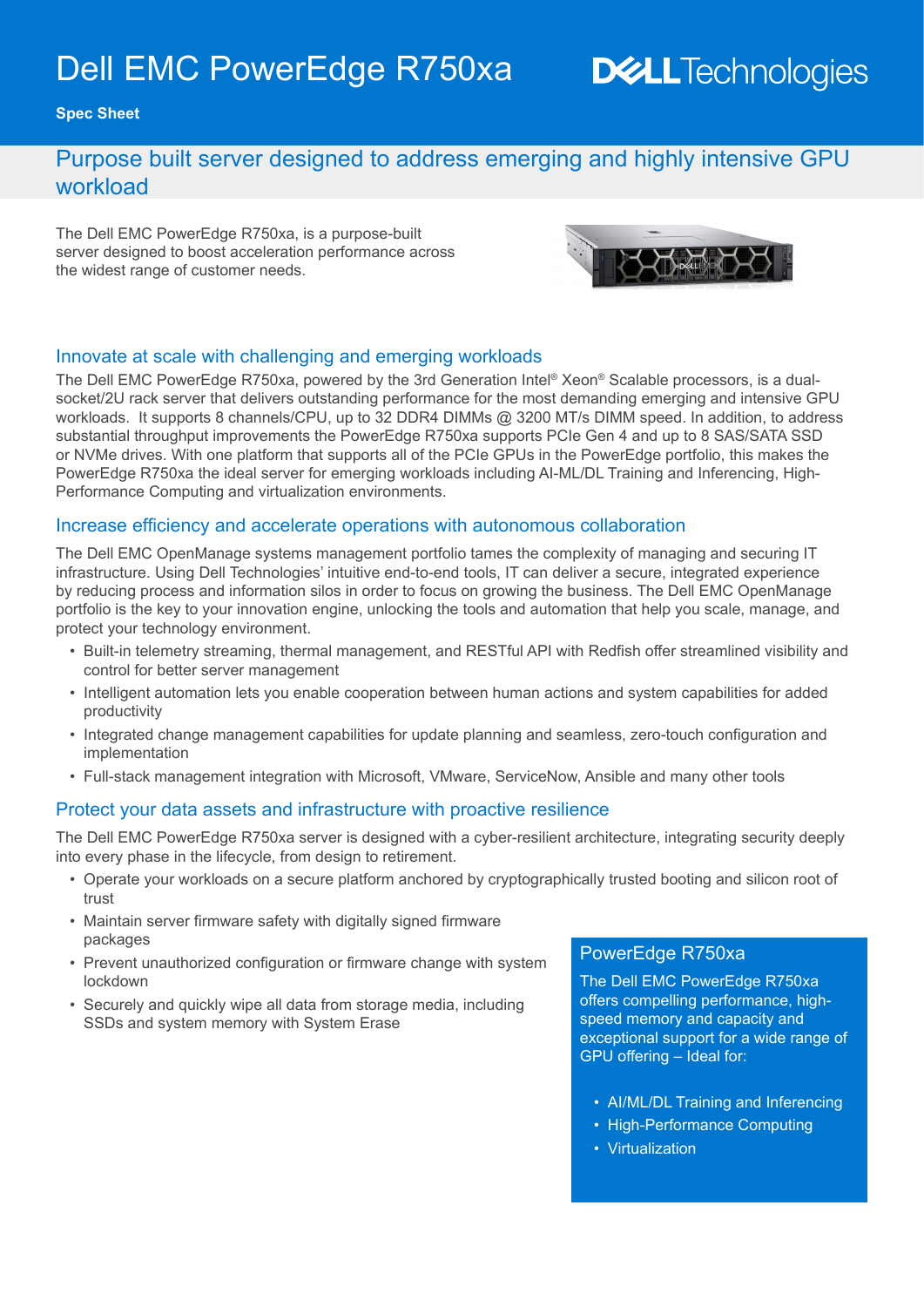| <b>Feature</b>                   | <b>Technical Specifications</b>                                                                                                                                                                                                                                                                                                          |
|----------------------------------|------------------------------------------------------------------------------------------------------------------------------------------------------------------------------------------------------------------------------------------------------------------------------------------------------------------------------------------|
| Processor                        | Up to two 3rd Generation Intel Xeon Scalable processors, with up to 40 cores per processor                                                                                                                                                                                                                                               |
| Memory                           | • 32 DDR4 DIMM slots, supports RDIMM 2 TB max or LRDIMM 4 TB max, speeds up to 3200 MT/s                                                                                                                                                                                                                                                 |
|                                  | • Up to 16 Intel Persistent Memory 200 series (BPS) slots, 8 TB max                                                                                                                                                                                                                                                                      |
|                                  | • Supports registered ECC DDR4 DIMMs only                                                                                                                                                                                                                                                                                                |
| Storage controllers              | • Internal controllers: PERC H745, HBA355I, S150, H345, H355, H755, H755N<br>• Boot Optimized Storage Subsystem (BOSS-S2): HW RAID 2 x M.2 SSDs 240 GB or 480 GB                                                                                                                                                                         |
|                                  | • External PERC (RAID): PERC H840, HBA355E                                                                                                                                                                                                                                                                                               |
| <b>Drive Bays</b>                | Front bays:<br>• Up to 8 x 2.5-inch SAS/SATA/NVMe (SSD) max 122.88 TB<br>• Up to 6 x 2.5-inch NVMe (SSD) direct-attach max 92.1 TB                                                                                                                                                                                                       |
| <b>Power Supplies</b>            | • 1400 W Platinum AC/240 HVDC<br>• 2400 W Platinum AC/240 HVDC                                                                                                                                                                                                                                                                           |
| <b>Cooling Options</b>           | • Air cooling, optional processor liquid cooling                                                                                                                                                                                                                                                                                         |
| Fans                             | • System fan (60 x 76 mm)<br>• Up to six hot plug fans                                                                                                                                                                                                                                                                                   |
| <b>Dimensions</b>                | • Height $-86.8$ mm (3.41 inches)<br>• Width - 482 mm (18.97 inches)<br>• Depth - 894.8 mm (35.22 inches) - without bezel<br>908.64 mm (35.77 inches) - with bezel                                                                                                                                                                       |
| Form Factor                      | 2U rack server                                                                                                                                                                                                                                                                                                                           |
| <b>Embedded Management</b>       | • iDRAC9<br>• iDRAC Service Module<br>• iDRAC Direct<br>• Quick Sync 2 wireless module                                                                                                                                                                                                                                                   |
| <b>Bezel</b>                     | Optional LCD bezel or security bezel                                                                                                                                                                                                                                                                                                     |
| OpenManage Software              | • OpenManage Enterprise<br>• OpenManage Power Manager plugin<br>• OpenManage SupportAssist plugin<br>• OpenManage Update Manager plugin                                                                                                                                                                                                  |
| <b>Mobility</b>                  | OpenManage Mobile                                                                                                                                                                                                                                                                                                                        |
| Integrations and Connections     | OpenManage Integrations<br><b>OpenManage Connections</b><br>• BMC Truesight<br>• IBM Tivoli Netcool/OMNIbus<br>• Microsoft System Center<br>• IBM Tivoli Network Manager IP Edition<br>• Red Hat Ansible Modules<br>• Micro Focus Operations Manager<br>• VMware vCenter and vRealize Operations Manager<br>• Nagios Core<br>• Nagios XI |
| Security                         | • Cryptographically signed firmware<br>• Secure Boot<br>• Secure Erase<br>• Silicon Root of Trust<br>System Lockdown (requires iDRAC9 Enterprise or Datacenter)<br>• TPM 1.2/2.0 FIPS, CC-TCG certified, TPM 2.0 China NationZ                                                                                                           |
| Embedded NIC                     | 2 x 1 GbE LOM                                                                                                                                                                                                                                                                                                                            |
| <b>Network Options</b>           | 1 x OCP 3.0 (x8 PCIe lanes)                                                                                                                                                                                                                                                                                                              |
| <b>GPU Options</b>               | Up to four single-width 150 W or four double-width 300 W in the front and two single-width 75 W at the rear                                                                                                                                                                                                                              |
| Ports                            | <b>Front Ports</b><br><b>Rear Ports</b><br>• 1 x Dedicated iDRAC Direct micro-USB<br>$\cdot$ 1 x USB 2.0<br>$\cdot$ 1 x USB 2.0<br>• 1 x Serial (optional)<br>$\cdot$ 1 x VGA<br>$\cdot$ 1 x USB 3.0<br>$\cdot$ 2 x RJ-45<br>• 1 x VGA (optional for liquid cooling configuration)                                                       |
|                                  | <b>Internal Ports</b><br>$\cdot$ 1 x USB 3.0                                                                                                                                                                                                                                                                                             |
| PCIe                             | Up to 8 x PCIe Gen4 slots (up to 6 $x16 + 2 x8$ )                                                                                                                                                                                                                                                                                        |
| Operating System and Hypervisors | • Canonical Ubuntu Server LTS<br>• Citrix Hypervisor<br>• Microsoft Windows Server with Hyper-V<br>• Red Hat Enterprise Linux<br>• SUSE Linux Enterprise Server<br>• VMware ESXi<br>For specifications and interoperability details, see Dell.com/OSsupport.                                                                             |
| OEM-ready version available      | From bezel to BIOS to packaging, your servers can look and feel as if they were designed and built by you. For more information,<br>visit Dell.com/OEM.                                                                                                                                                                                  |